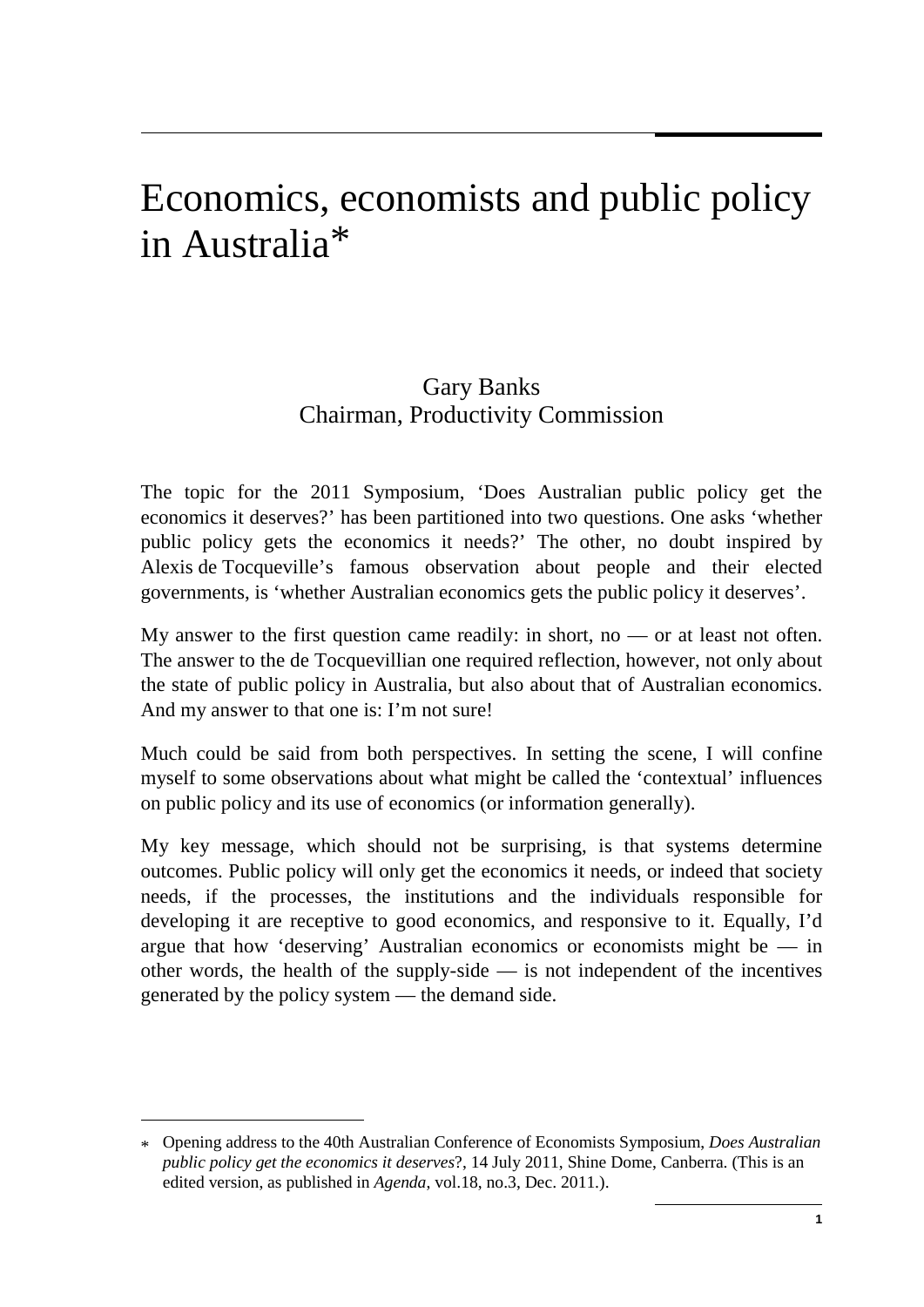## **What sort of 'economics'?**

Now the term 'needs' might suggest that it is challenging to discover and apply this necessary economics. In some areas of public policy that may indeed be so, but in many cases the sort of economics needed to inform policy decisions isn't very complicated or sophisticated.

Much public policy could go a long way with a few basic principles or precepts. I'll just mention four.

- The most basic is that there is no 'free lunch'. Economies have finite resources, which means scarcity and therefore opportunity costs to their use.
- A second principle is that prices matter in allocating scarce resources to where they can do the most good for an economy and society. Market prices signal both production costs and people's valuations.
- Third, the responsiveness of people to relative prices and to changes in relative prices — will vary, but the lower the price, generally the greater is demand: as economists put it, 'demand curves slope down'.
- Fourth, no part of an economy is an island. What happens in one industry, sector or region affects and is affected by what happens in others.

One might say that all of these are just common sense. But we see policy proposals and decisions that violate those principles almost on a daily basis. We see policy proposals and decisions that seem to assume that there is no such thing as scarcity; that there are no substitution or income effects, and that there is no interdependence within the economy. Decisions based on such anti-economic thinking are not just a relic of the bygone era of 'protection all round'.

The reality is that even the most basic economic concepts are not intuitive or self-evident to the average person (the 'man on the Clapham Bus', as my Welsh friend Steve puts it). Indeed some economic principles and tools can be forgotten or lost even by people with economics training.

The foreword to my favourite economics primer, by Alchian and Allen (1969), cites Alain Enthoven, the Assistant Secretary of the US Defence Department, on the rationale for an economics PhD, as follows: "Many economists don't believe what they've learned until they've acquired a vested interest in marginal analysis." (The Defence Department was a pioneer of cost benefit analysis in the USA contrasting somewhat with our own.)

We also need to acknowledge that art as well as science is called for in applying economic principles and frameworks to real world problems: in relation to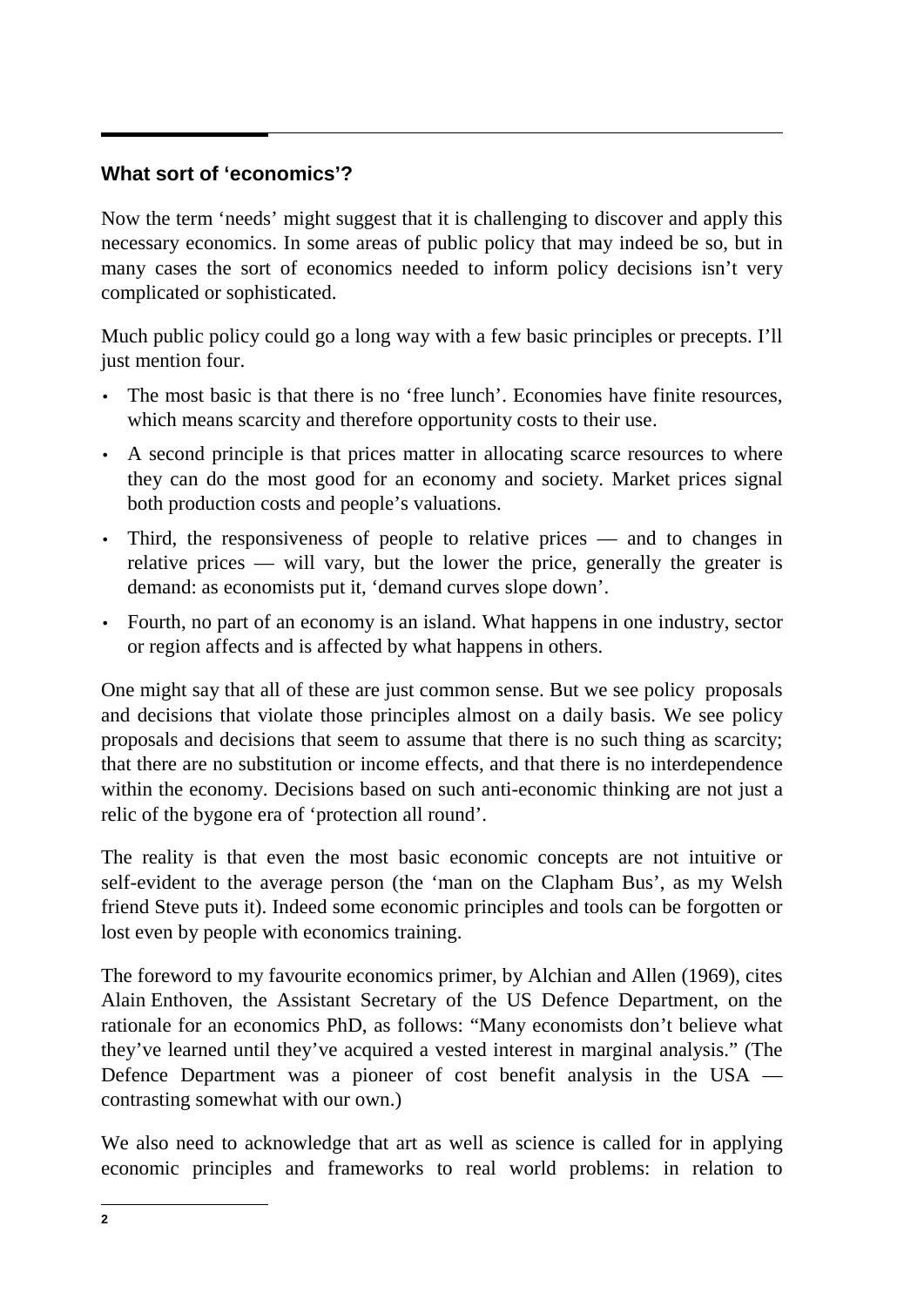understanding the exact nature of those problems, assessing what will work best, and identifying the relevant impacts, given that there will be many influences at work. Policy-makers must operate in what economists refer to as a 'second best' world. This calls for more than the textbook when contemplating additional government interventions. It calls for judgement; it calls for experience, and indeed it calls for incentives for decision-makers to make the best call (a point to which I'll return). And, even when these conditions are satisfied, we can never be certain of the outcome. Good policy is not a one off event: it requires ongoing review, and amendment in the light of experience (Banks, 2010).

## **What sort of 'process'?**

That is why processes and institutions can be crucial to whether and how effectively economics is brought to bear on public policy. Good policy, and indeed having good economics behind it, requires good process. It may not be sufficient, but it is certainly necessary.

At face value, the requirements for good process in policy-making are not that demanding. The essentials are well described by the legendary American economist Frank H. Knight, in his book *Intelligence and Democratic Action* (Knight, 1960). Knight sets out the conditions for what he describes as 'intelligent' — what we'd call today well-informed — political decision-making.

According to Knight, 'if policy is to have a reasonable chance of improving a situation, certain steps need to be followed.' The first of these is understanding what will happen without intervention and why. The second step is to decide what interventions are feasible; the third to assess their consequences and the fourth to rank the alternatives, ultimately reflecting the value judgements of political representatives.

## *Easily said*

That sequence for 'intelligent' policy-making anticipated the 'impact assessment' framework for regulation-making that has since been embraced by many OECD countries, including Australia. Yet, we've struggled to inculcate such an approach within government, notwithstanding that these provisions commenced some 25 years ago. Often only lip service is paid, or assessments undertaken after a policy decision has already effectively been made. Why is that so?

I've become fond of quoting the observation by Maynard Keynes that 'There's nothing a government hates more than to be well informed. It makes the process of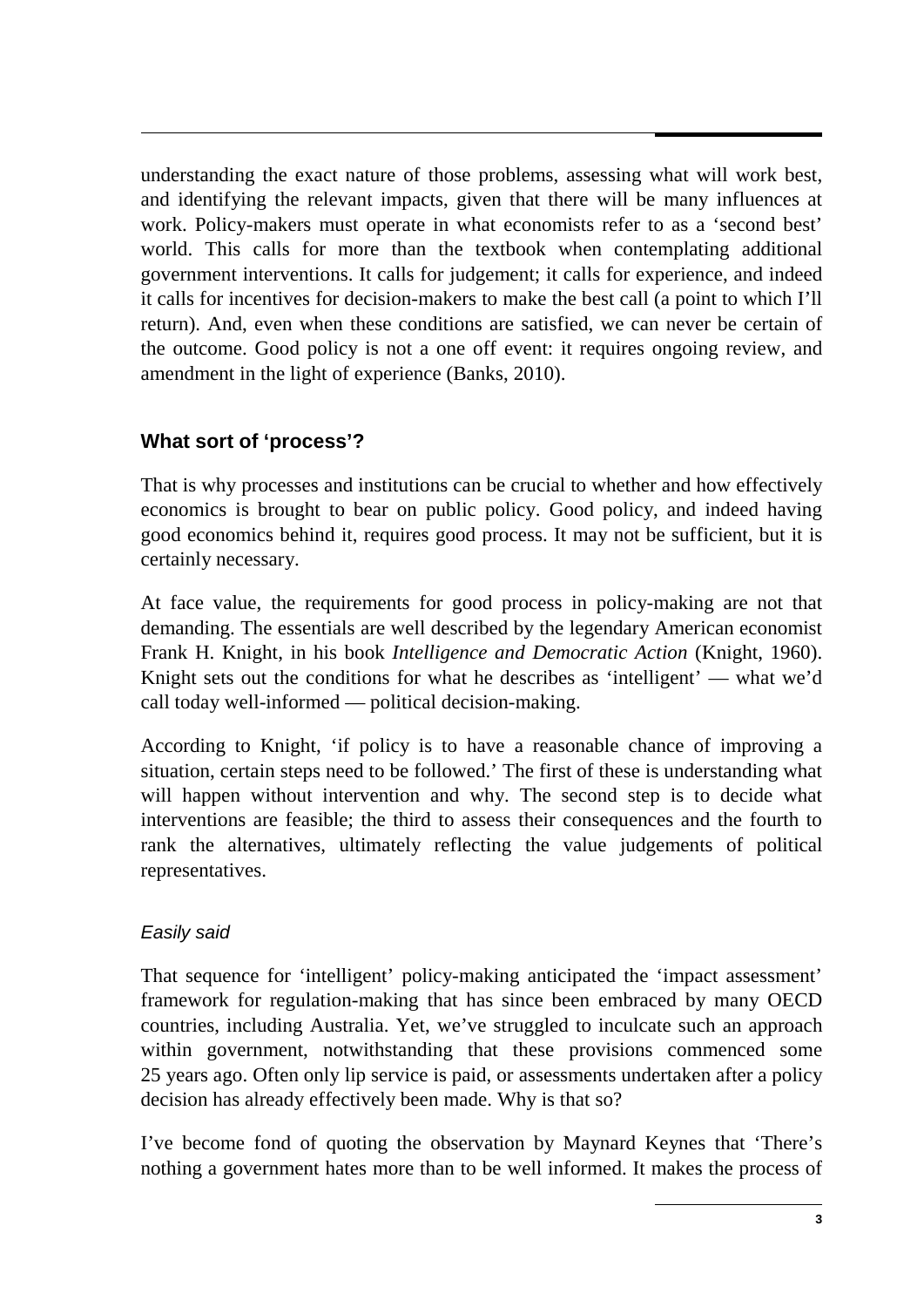arriving at decisions much more complicated and difficult' (Moggridge and Johnson, 1982). He might have added that it also makes the process more *inconvenient,* in circumstances where governments are keen to follow a course that good economics might not support.

The reality is that there is generally more vocal support within the electorate for bad policy than for good, reflecting well known asymmetries in the impacts of policy and reform within an economy and community. We also often see political deal-making acquiring a life of its own within the Parliament, taking a policy in unfortunate directions, regardless of how good the starting point might have been.

It is therefore to be celebrated that in the 1980s and 90s substantial headway was made against these forces, resulting in an important series of economic reforms from which we are still benefiting today. We've also seen those obstacles being overcome in some individual policy actions since then, but not a lot.

The principal success factors in what the OECD now calls the Australian Model of structural reform, arguably boil down to two: one is having solid research to identify the problems and their causes, and thereby to establish the case for reforms that would actually make things better. The second is the effective communication of this to the public, to build support based on the understanding that a policy that is being contemplated will indeed make people better off overall.<sup>[1](#page-0-1)</sup>

## **How 'deserving' are Australian economists?**

As indicated, the existence of good process or good policy-making systems is also relevant to the second question — whether Australian economics gets the public policy it deserves. I take this to mean the contribution of Australian *economists*, rather than some special Australian branch of economic theory. It is rather topical to

 $\overline{a}$ 

<span id="page-3-0"></span><sup>&</sup>lt;sup>1</sup> A referee has remarked that this assessment neglects 'the lesson of political economy that, if you do not compensate them, the relatively few losers, who have relatively large stakes, can derail a policy' and notes that 'compensation also provides a crude test of Pareto superiority'. While compensation has indeed played a role in some areas (notably the GST), it has generally been a subordinate one, having more to do with implementation and transition than gaining acceptance of the need for reform itself. Compensation has only been explicitly addressed where a reform was seen to violate (defacto) property rights (eg. dairy deregulation, taxis) or to be unfair in its incidence. That said, transfers have been implicit in the gradualist approach that has typified some major Australian reforms (notably tariff liberalisation) and also in the 'grandfather clauses' used in tax reform and the 'no disadvantage test' in labour market deregulation. And the National Competition Policy was underpinned by 'competition payments' from the Commonwealth to State and Territory Governments, even though the latter were individually winners overall without it. (For a discussion of the role of compensation and adjustment assistance in structural policy reform, see PC 2001.)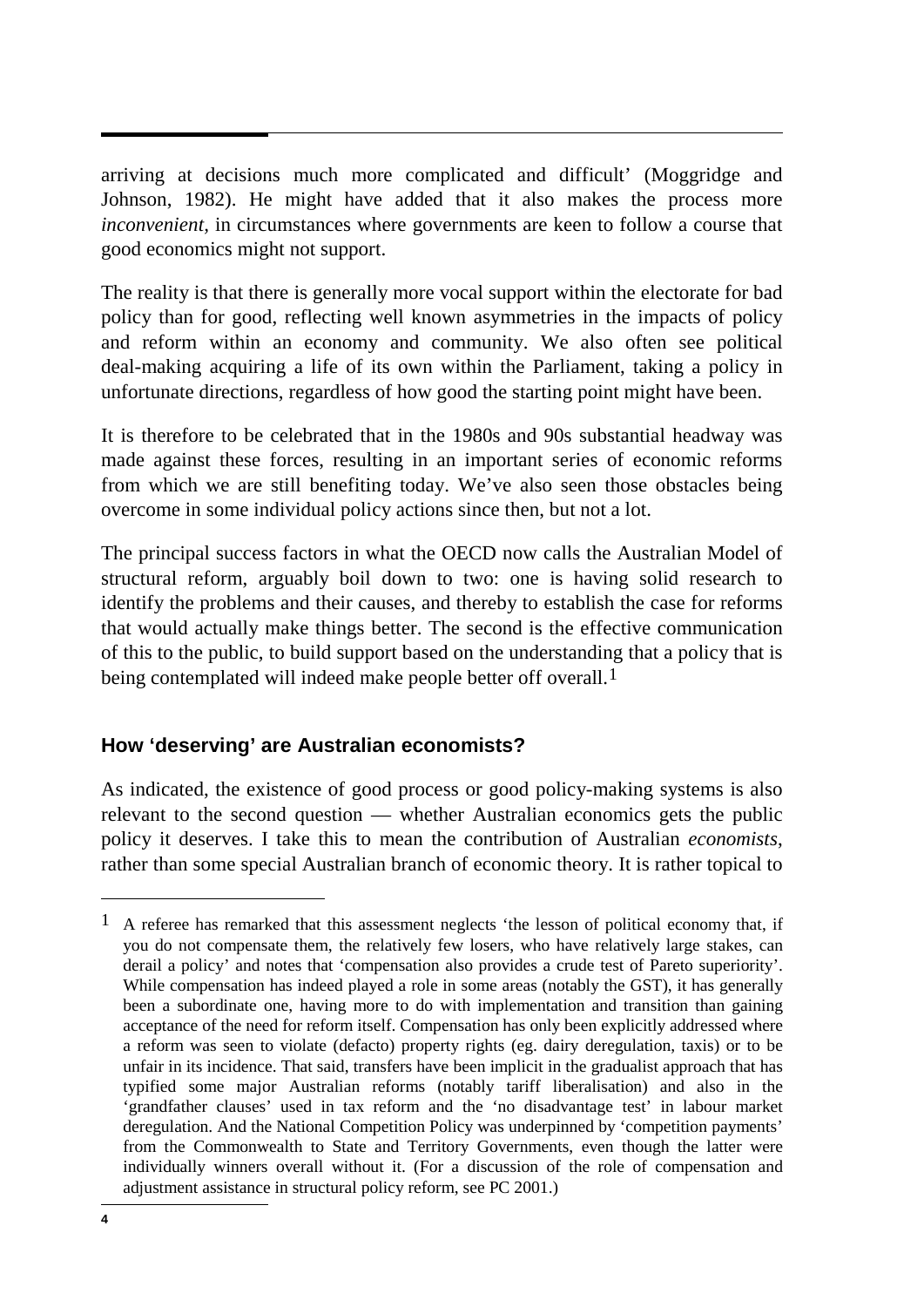be talking about this just now, given the Leader of the Opposition's recent critical comment about the profession in Australia.

How deserving economists might be obviously depends on the quality of their contribution. However I'd argue again that this is not independent from how demanding or 'receptive' the policy-making process itself has been. This has fluctuated considerably over time, but has arguably been trending down over the past several years. [2](#page-3-0)

Australian economists have been very influential in relation to public policy and reform over the years. The question is whether they are less so today then in the past. There are four main sources of economic advice or analysis that I'll go through in considering this.

#### *The academics*

-

The first is academia. Academic economists in Australia have played an important, indeed crucial, role in laying foundations of theory and research on which others, including economists in government, have depended.

Traditionally, academic economists were attuned to the particular policy needs of this country. Australian academics have produced seminal work in such areas as trade theory and protection measurement, agricultural economics, open-economy macroeconomics and CGE modelling.

Australian academics have also been directly engaged in the policy-making process over the years, including through stints within government itself. They have thereby had a significant impact not only through their writings, but also through more direct involvement in the policy process. That seems less evident today and may reflect a more general malaise in academic economics.

Observing from the 'outside', there appears to have been a loss of mainstream economics within many of our universities, both in teaching and research. Economics seems to have gone in two directions — a softer commerce-related direction, and a highly 'mathematical' one.

<span id="page-4-0"></span>There is a question as to whether that has contributed to 'economics' becoming a less attractive proposition for many young potential students. We've certainly seen

<sup>&</sup>lt;sup>2</sup> Henry Ergas, in commenting on this presentation, raised whether this may be due to the lower opportunity cost of inefficiency in good times than in bad. He notes that our 'golden ages' of economics were times of economic crisis — the 1930s and 1980s — observing that strong terms of trade have been bad for Australian economics and, by extension, economic policy.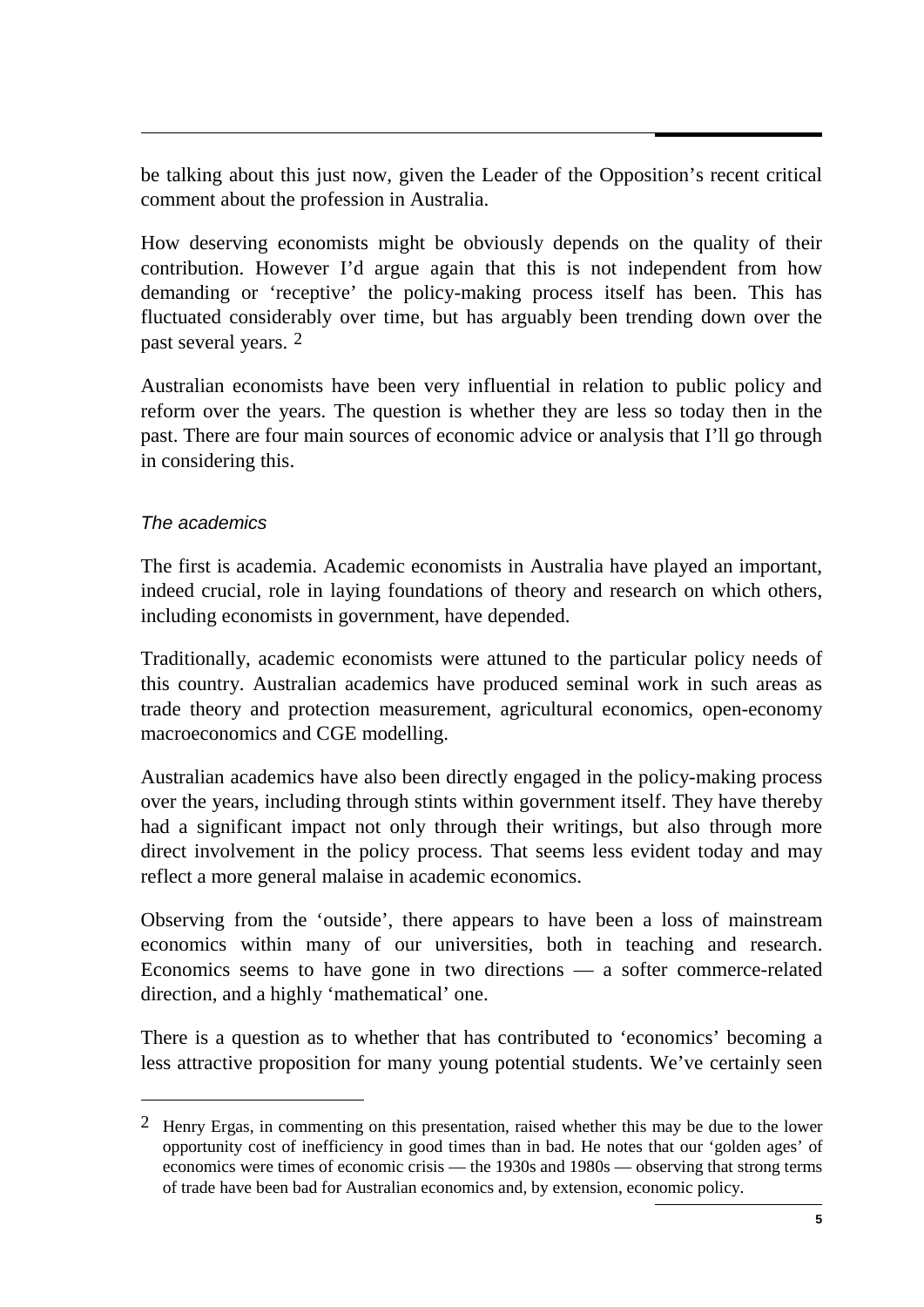a drop off in the number of economics graduates and in the number of young people choosing to study economics proper.

There is also a question as to whether enough academic economists in Australia are applying themselves to the policy issues of the day. If we think about the burning policy debates in relation to social and environmental issues, how prevalent are academic economists in these? Only a few come to mind as being active public contributors on such topics as education, health, welfare, migration and, even that most 'wicked' contemporary policy challenge of all, Australia's response to global warming. <sup>[3](#page-4-0)</sup>

Another issue is whether the long-standing existence of different 'camps' and dissenting views within the profession may have weakened its collective influence. Are we fueling the public's perception of economics as a 'two-handed' discipline, one that rarely ends up coming to decisive conclusions or policy solutions to real world problems? Of course that would not be a new perception: recall George Bernard Shaw's quip that 'if economists were laid end to end they would not reach a conclusion'.

You may also recall comments last year by then Treasury Secretary Ken Henry indicating some frustration that the Government's major policy initiatives on mining taxation and carbon abatement at that time were not receiving stronger support from the economics fraternity, given that the core economic principles in those areas — related to economic rent and market-based mechanisms — are ones that economists would generally all accept at some level. This suggests that policy in Australia may not be getting the *economists* it deserves.

However, it is not at all clear that the dissenting views of some of the leading protagonists have been about matters of little consequence. For example, while 'economic rent' is a well-defined concept in theory, its identification and extraction in practice through government taxation — such as to avoid impacts on production or investment decisions — are very difficult, if not impossible, and will depend crucially on the detailed policy design. Equally, while market-based mechanisms

 $\overline{a}$ 

 $3$  One of the commentators for this paper has explained this in terms of the incentives facing academics under 'managerialism' within universities, in which 'Heads of Schools are given little scope to reward academics who contribute to public policy'. Another commentator notes the 'emphasis put on work models, performance indicators and possibly even on what might be termed 'political correctness''. A third cites in particular 'the ERA journal ranking exercise' as influencing what academics do. And a fourth speculates whether 'the rising proportion of non-Australian origin academics is playing any role', noting their 'lack of context and therefore lack of confidence in adding their voices to public debate'.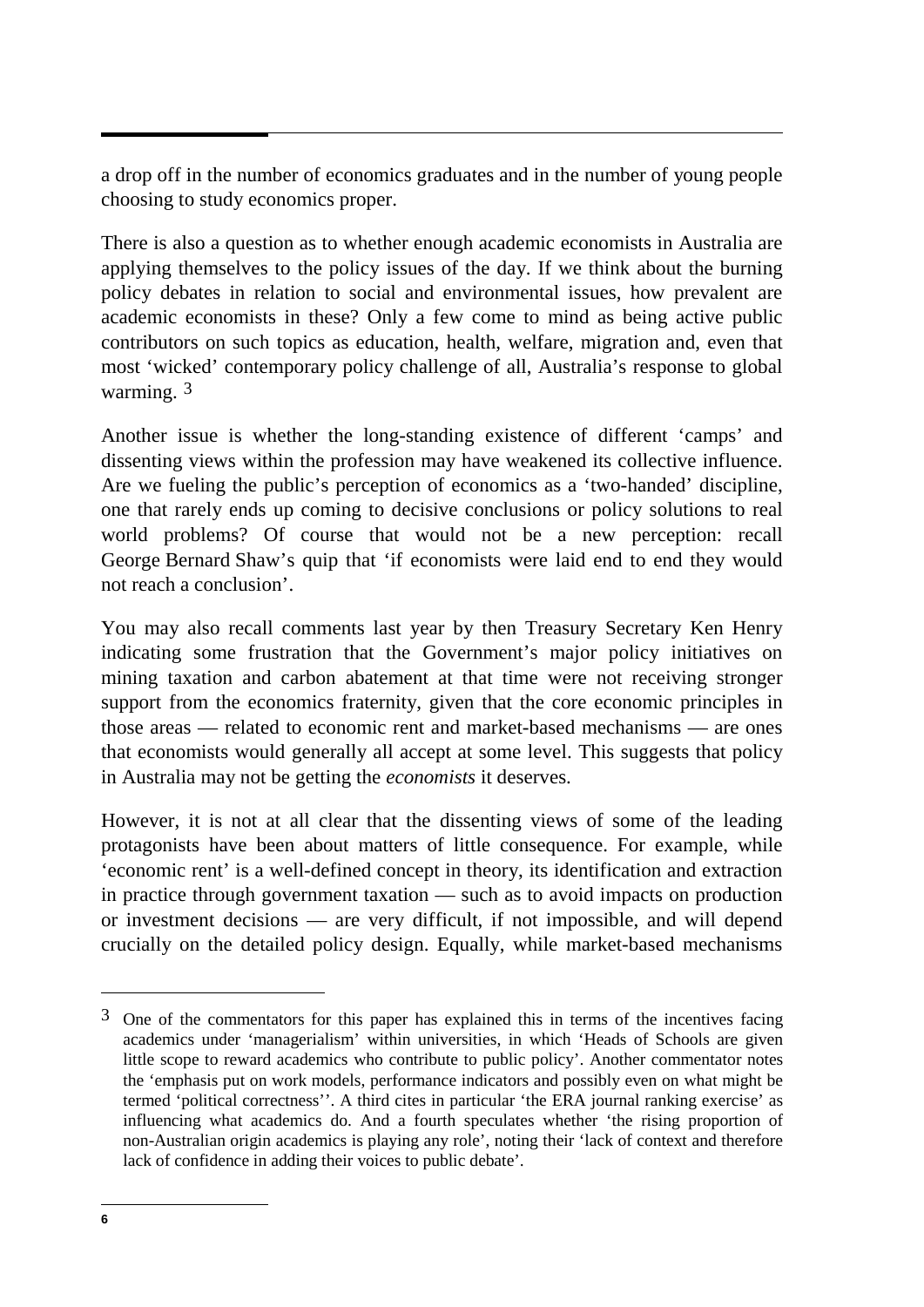have superior economic credentials for addressing pollution, and thus also in principle for reducing carbon dioxide emissions, their form, scope and timing are all germane to their efficacy and efficiency in practice.

Further, returning to one of my themes, it is questionable whether there *was* sufficient opportunity for such differences to be debated (in the Knightian sense) before the policies in question were fully formed. And, as we have seen, if there is no great effort made to attain some resolution among economists and other experts early on, later resolution among politicians and key interests may well generate outcomes that would satisfy no economist.

#### *The bureaucrats*

A second key source of economic advice is the *bureaucracy*. This has traditionally been a stronghold of economic thinking and application. During the reform era of the 1980s and early 90s, several 'practising' economists headed key departments of State. Economists were also commonly key advisors in ministers' offices.

At the departmental level, I think Treasury is now the last refuge of economists in terms of a working environment in which economic thinking is central — and lawyers and publicists now greatly outweigh economists among 'political staffers'.

Beyond the departments, there is the Reserve Bank, which does excellent research and brings a measure of contestability to macroeconomic policy debates. And there are those research agencies that are adjuncts to particular departments, though these appear to have become less independent and influential over time.

Finally, I shouldn't omit my own organisation, the Productivity Commission, which continues to apply economics and evidence to a range of key policy questions through its public inquiries and other studies.

The scope of the Commission's work has widened considerably over time, extending well beyond its predecessors' staple fare of industry assistance and economic infrastructure, to important areas of social and environmental policy. There are a number of reasons for this. I'd like to think that a key one is greater recognition of the value of the Commission's evidence-based and consultative approach to policy development on the 'hard' (complex and contentious) policy issues. But this has no doubt been reinforced by a loss of research capability elsewhere in the public service.

One likely cause of that is the blunt, across-the-board cutbacks in funding of government departments and agencies that have taken place over recent years in the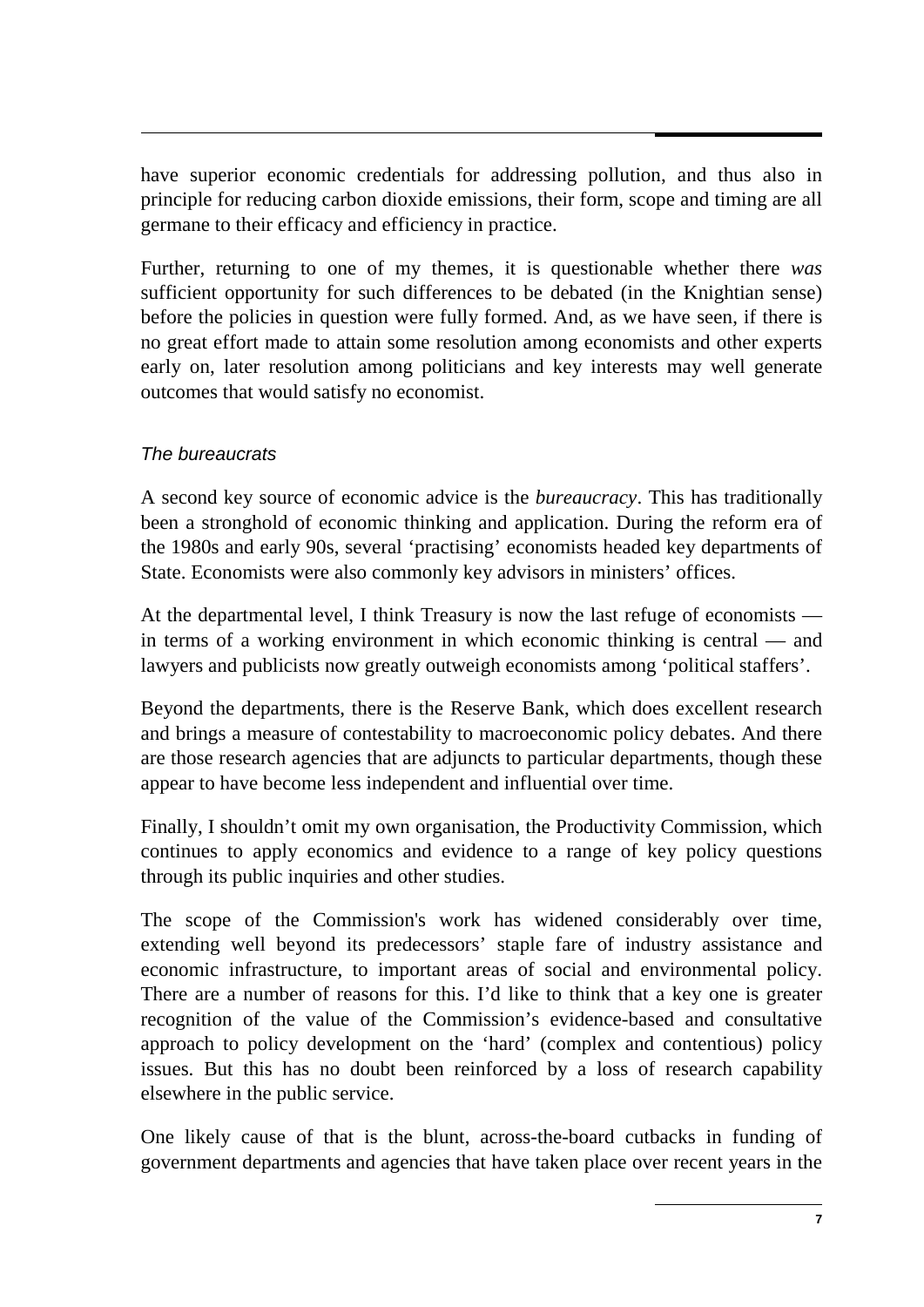name of 'efficiency'. These have tended to fall more heavily on research, it being seen as a more dispensable activity. Another may be the lack of what I'd call a 'hospitable' working environment for young economists seeking to make their mark on public policy.

Economists are often seen as mainly useful for generating numbers. Mike Finger, an American economist who worked with the World Bank for many years, has given a delightful account of a public hearing at the old US Tariff Commission in the early 1980s, in which the petitioning industry's flashy advocates ask their dowdy, hushpuppy-wearing economist, "How many chickens *were* there in Georgia in 1947, Dr. Brown?" (Finger, 1984).

And David Henderson's depiction of the 'do it yourself economics' prevailing in the UK Civil Service, contains heartfelt insights about how the discipline is perceived (Henderson, 1986). While science, engineering or accounting are seen as areas requiring trained specialists, economics is often regarded as something that anyone can pick up on the job (or on the run).

A good example of this is the confident assertion by non-economists of 'market failure' rationales for government intervention. Any deviations from perfect competition, or even failure of private firms to supply a good or service seen as desirable, can be cited as instances of 'market failure' justifying government action. There is much less recognition or acceptance of *government* failure — of the costs of intervention, of concepts like optimism bias and the scope for unintended consequences.

#### *The consultants*

Economic consultants and consulting firms are a third source of economic advice. The decline in economic capacity or capability within government has seen a parallel rise within these firms. Consulting firms have attracted many of Australia's best economists from academia and government. Indeed in a number of cases government officials have left the public service to set them up. (I recall that the IMF, on one of its periodic visits to Australia some years ago, greatly offended senior Treasury officials by referring to Access Economics as the Treasury 'A Team').

While the rise of economic consultancies as a source of policy analysis and advice has brought benefits, there is a risk of governments becoming too dependent on such external expertise, at the expense of their own core policy-making capability. There is a related concern about the capacity of the public sector to effectively monitor and evaluate the work it commissions externally. Poor quality control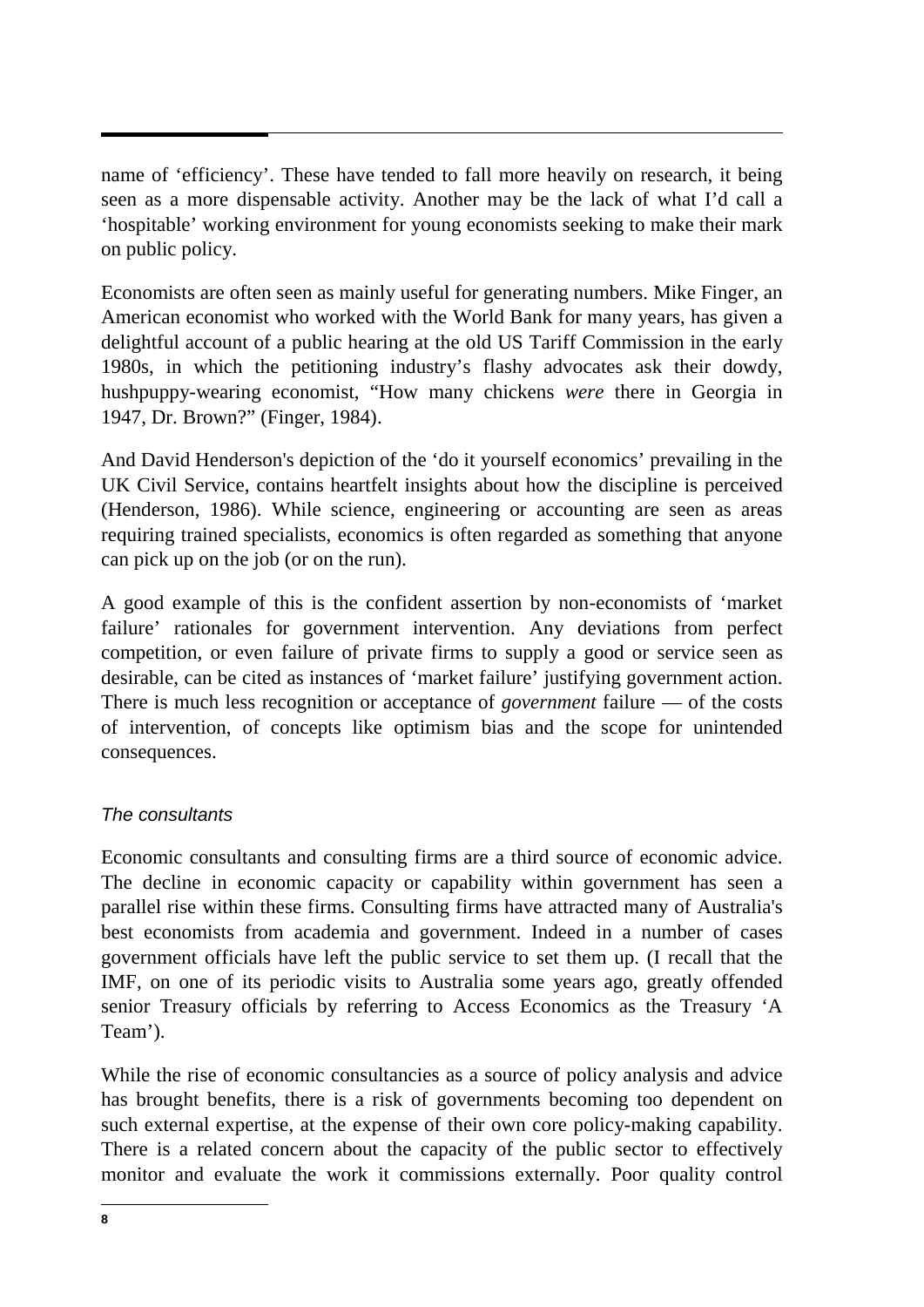invites poor quality. And that can be damaging when the advice relates to important areas of public policy.

## *The journalists*

The final category of economic advice and analysis that I want to mention is the media. I think Australia has been well served over the years by its economic journalists. They have been few in number, but disproportionate in impact. Among other things, they have played a valuable role as translators and simplifiers of economic concepts and jargon.

They have been important in that respect not only in educating public opinion, but also political opinion. On a number of occasions it has transpired that a politician's understanding of one of our tomes has been acquired through newspapers, rather than from reading our work directly. That is not necessarily a problem if the reporting is accurate, though it has encouraged us to do better in summarising our own reports! The reality, though, is that in many cases such articles tend to be partial accounts at best, or actually get it wrong.

The facts are that, outside the small number of 'economist-journalists', the typical treatment in the press of economic ideas is not very good and often not even very accurate. That may partly reflect the nature of the medium. Newsworthiness and accurate information don't always coincide. This is particularly evident within the electronic media and especially television, where the 'grab' is not compatible with complexity, and there is a desire to identify adversaries and conflict to make a 'story'.

Good economics is generally only 'news' when things have reached such a sorry state that basic economic logic appears novel. I like to think that that is why the Productivity Commission's reports can find themselves on the front page as headline news. However, I would not agree that the media has debauched our political or policy processes to the extent that Lindsay Tanner has recently described (Tanner, 2011). I see it more as a *reflection* of these developments than the instigator: a mirror on reality, that hopefully may enable us to gain an understanding of the problems and the need to do better.

## **The bottom line**

I've given a longish explanation for my very short initial answers to the two questions I was asked to address. My bottom line is that economics — good economics — can only flourish in the market for public policy if governments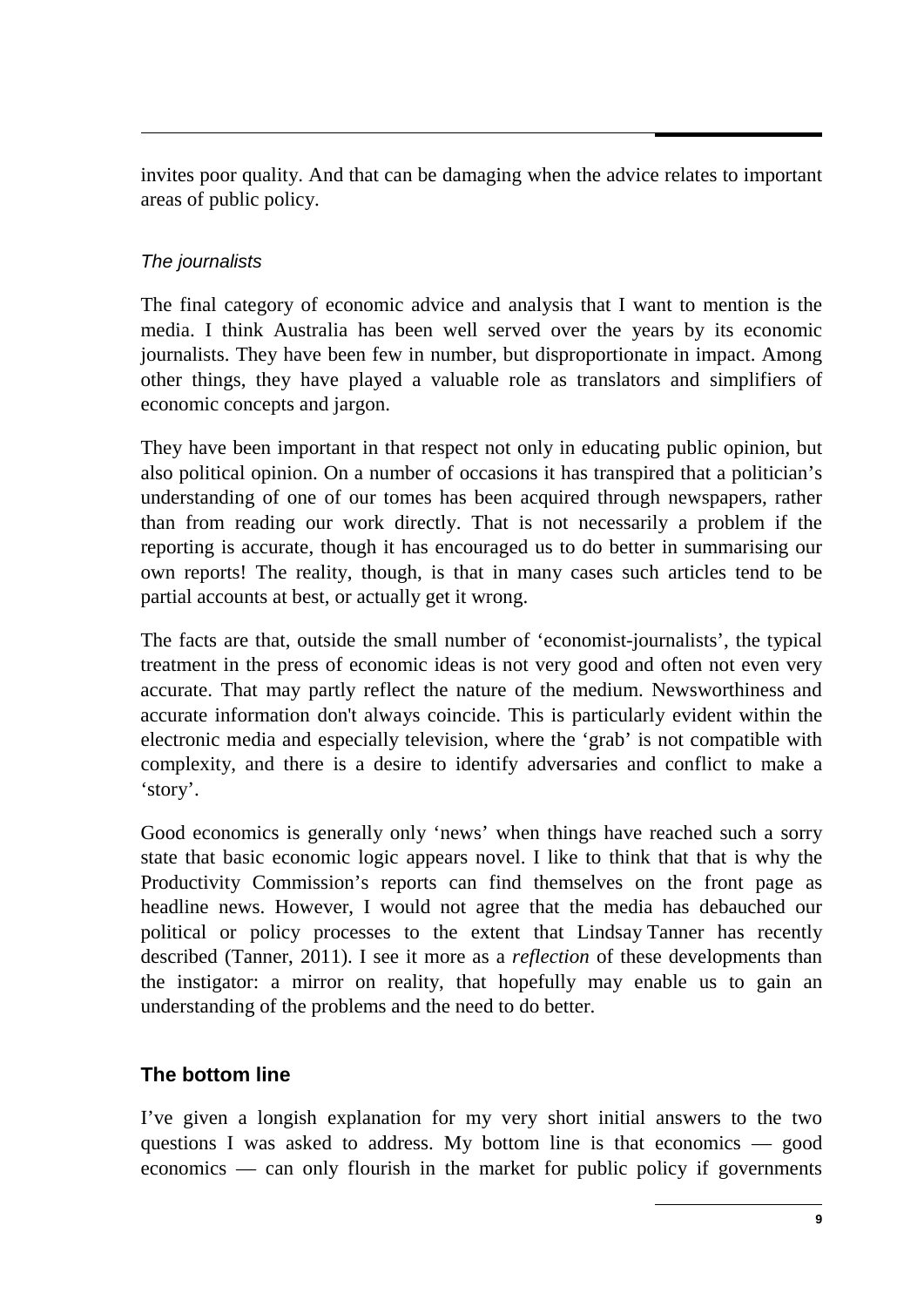demand it. While this may not be the norm, Australia has benefited from creating policy-making environments in the past in which good economics has indeed flourished. It is timely to consider what may be needed to regain this in the future.